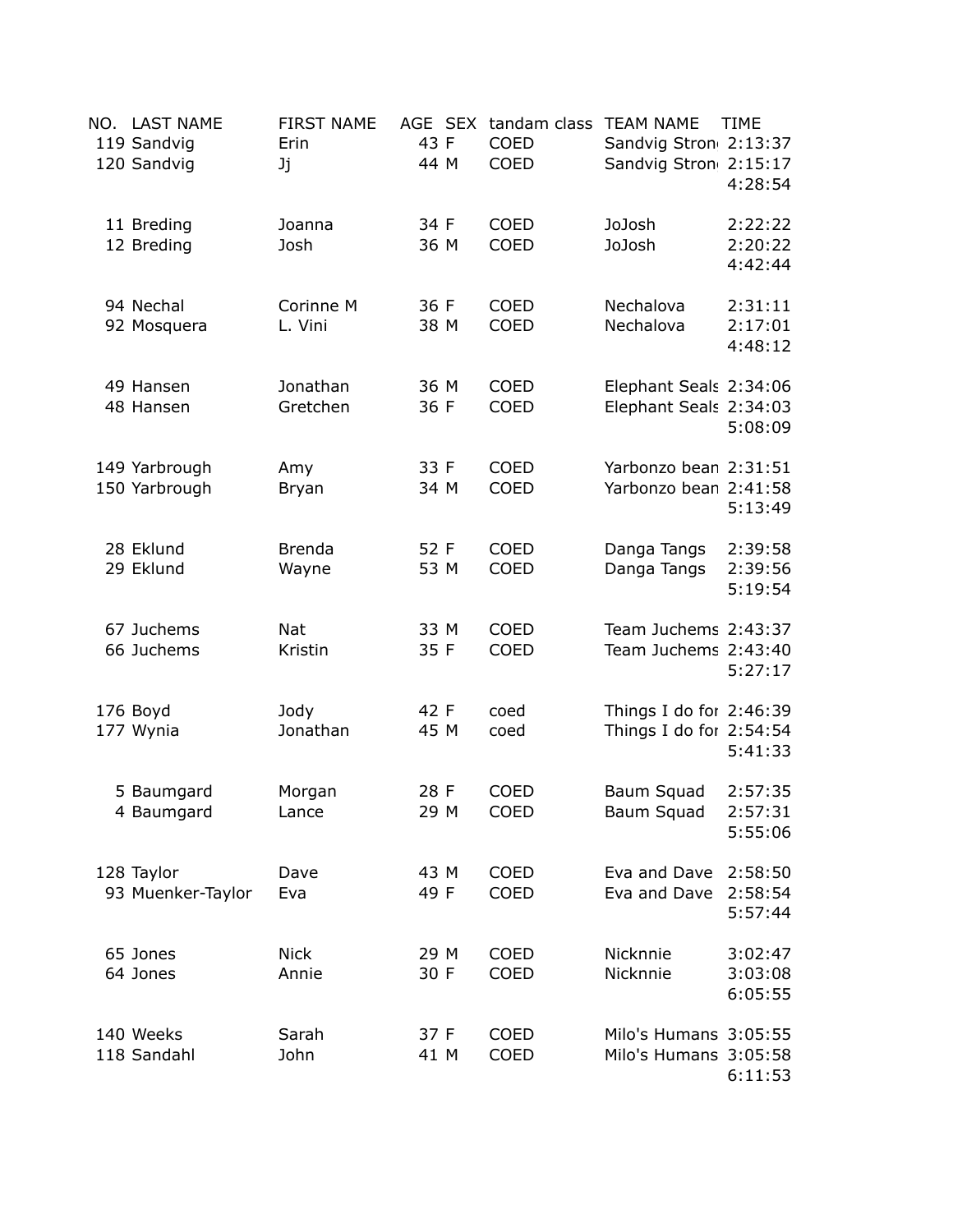| 137 Walsh<br>138 Walsh             | Annie<br>Dan                | 38 F<br>40 M | <b>COED</b><br><b>COED</b>   | Team Manatee 3:06:14<br>Team Manatee 3:06:19       | 6:12:33                       |
|------------------------------------|-----------------------------|--------------|------------------------------|----------------------------------------------------|-------------------------------|
| 110 Raushel<br>30 Elke             | Ellen<br>Melissa            | 26 F<br>33 F | <b>FEMAL</b><br><b>FEMAL</b> | Raushelke<br>Raushelke                             | 2:27:12<br>2:23:48<br>4:51:00 |
| <b>135 Wall</b><br>37 Fairbairn    | Sara<br>Heather             | 47 F<br>46 F | <b>FEMAL</b><br><b>FEMAL</b> | Tri Paws<br>Tri Paws                               | 2:37:05<br>2:37:10<br>5:14:15 |
| 52 Heck<br>102 Parendo             | Wendy<br>Carol              | 55 F<br>51 F | <b>FEMAL</b><br><b>FEMAL</b> | Mud Life Crisis 2:36:28<br>Mud Life Crisis 2:39:35 | 5:16:03                       |
| 124 Snorteland<br>60 Jarvis        | Alice<br>Ann                | 36 F<br>35 F | <b>FEMAL</b><br><b>FEMAL</b> | Gopher Gals<br>Gopher Gals                         | 2:54:32<br>2:25:32<br>5:20:04 |
| 125 Staack<br>111 Raymond          | Kim<br>Katie                | 32 F<br>34 F | <b>FEMAL</b><br><b>FEMAL</b> | KimKat<br>KimKat                                   | 2:50:42<br>2:48:41<br>5:39:23 |
| 73 Klecker<br>74 Klecker           | Carolyn<br><b>Jackie</b>    | 43 F<br>56 F | <b>FEMAL</b><br><b>FEMAL</b> | K <sub>2</sub><br>K <sub>2</sub>                   | 2:54:10<br>2:54:07<br>5:48:17 |
| 38 Fischer<br>43 Gabrio            | <b>Jennifer</b><br>Jennifer | 47 F<br>47 F | <b>FEMAL</b><br><b>FEMAL</b> | Hot Mess Mam 2:58:17<br>Hot Mess Mam 2:58:13       | 5:56:30                       |
| 46 Grams<br>146 Wollschlager       | Lyssa<br>Lindsey            | 33 F<br>34 F | <b>FEMAL</b><br><b>FEMAL</b> | Lyssa Grams<br>Lyssa Grams                         | 3:02:30<br>3:02:34<br>6:05:04 |
| 3 Bartingale<br>80 Lyng            | Genna<br>Lexie              | 20 F<br>20 F | <b>FEMAL</b><br><b>FEMAL</b> | Two Fat Cats<br>Two Fat Cats                       | 3:03:37<br>3:04:24<br>6:08:01 |
| 44 Garnhart<br>115 Riemenschneider | Erica<br>Jill               | 39 F<br>55 F | <b>FEMAL</b><br><b>FEMAL</b> | Been There Ru 3:04:48<br>Been There Ru 3:04:48     | 6:09:36                       |
| Walsh<br>Fritz                     | Erin<br>Katie               | 36 F<br>37 F | <b>FEMAL</b><br><b>FEMAL</b> | Two Tusked Na 3:05:54<br>Two Tusked Na 3:05:55     | 6:11:49                       |
| 20 Collette                        | Jodi                        | 50 F         | <b>FEMAL</b>                 | Team Sportkov 3:19:41                              |                               |